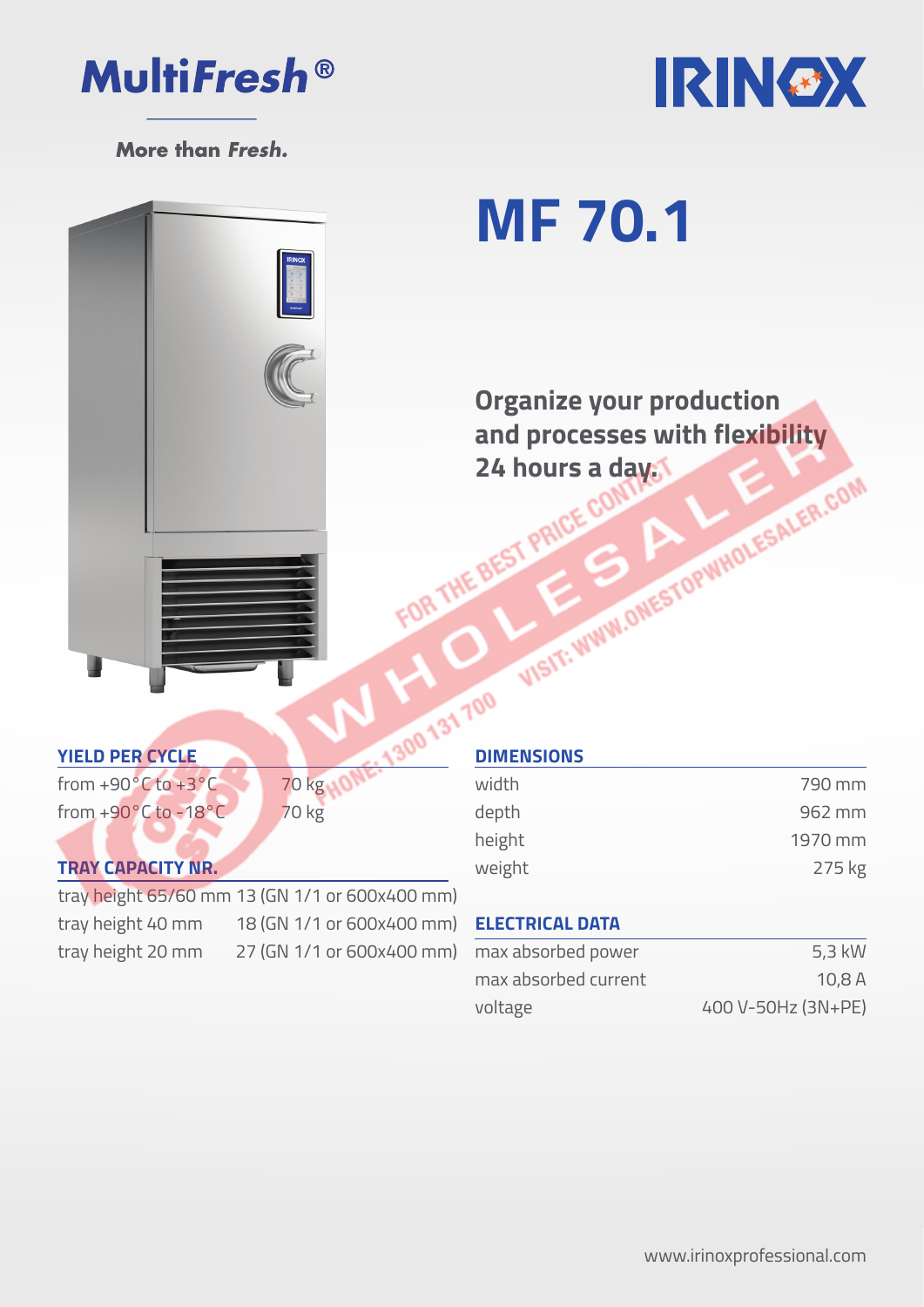## **UNIQUE SELLING POINTS**



#### **MYA, TOUCH SCREEN INTERFACE**

MultiFresh® comes with *MyA*, a **touch screen interface with 7"** screen which makes using the machine simple, even for inexperienced operators. The **intuitive icons** give access to the **numerous functions** provided by MultiFresh® for optimum control of all the production processes. *MyA* is used to **customize all the parameters for each cycle** – ventilation, time, temperature, etc. – to create the ideal process for each item.

#### **BLAST CHILLING AND SHOCK FREEZING CYCLES**

MultiFresh® chills to +3°C and freezes to -18°C **from any temperature, including boiling hot products,** maintaining the consistency, moisture and nutrients of each type of food. MultiFresh® rapidly goes through the temperature range of **+90°C to +70°C, fundamental for quality**, and **+40°C to +10°C, to limit bacterial proliferation.** It freezes to **-18°C**, guaranteeing the **formation of micro-crystals** that do not spoil the structure of the food.

#### **THAWING/REGENERATING CYCLES**

MultiFresh® allows you to **choose the temperature, time and thickness** at which the food should be thawed and ready for use, by means of **controlled ventilation** in the chamber. Controlling the thawing process and setting the right temperature slows down bacterial proliferation and<br>keeps the structure of food intact. **keeps the structure of food intact.**

#### **PROOFING CYCLES**

MultiFresh® provides **cycles for natural proofing** that maintains the product's moisture, without sudden changes in temperature. MyA is used to plan the time at which to have perfectly proofed products and parameters are easily set to create the ideal environment for proofing. At the end of the cycle **products can be proofed and blast chilled or shock frozen,** as required.

#### **LOW TEMPERATURE COOKING CYCLES**

MultiFresh® **cooks meat or fish at low temperature, going automatically on to blast chilling or shock freezing** immediately after cooking. The main advantages of this method are exalted flavour and more uniform cooking. For ice cream makers and confectioners MultiFresh® provides **cooking cycles for meringues or fruit in syrup** used to make bases for single portions, semifreddos and dacquoise in-house, and better manage production costs.

#### **REGENERATION CYCLES**

MultiFresh® is used to regenerate dishes by setting the temperature and time at which the product must be hot, **ready to serve, going automatically from +3°C or -18°C to regeneration** to the required temperature, without spoiling it.

#### **HOLDING CYCLES (catering and ice cream makers only)**

MultiFresh® keeps food intact **at the required temperature, positive or negative**, according to needs.

#### **CHOCOLATE CYCLES (confectioners and ice cream makers)**

MultiFresh® comes with **cycles dedicated to chocolate**, which keep it at the **right level of moisture and temperature for perfect preservation over a long period**. MultiFresh® **melts and holds several types of chocolate,** reducing waiting time. It **partially freezes (at -7°C)** pralines and chocolate decorations and gives a velvety finish to chocolate figures. It rapidly **chills chocolate in moulds** so that it is quickly available and moisture does not form on the product.

#### **PASTEURIZATION**

MultiFresh® **pasteurizes and blast chills (+3°C) or pasteurizes and shock freezes (-18°C)** so that products can be held longer.

#### **MAXIMUM FLEXIBILITY**

MultiFresh® is easily set up for all food business areas - *Catering, Confectioners, Ice Cream Makers and Bakers* – with a choice of numerous functions for each sector – *Chilling, Freezing, Thawing, Reconstitution, Proofing, Low Temperature Cooking, Chocolate, Holding, Regeneration and Pasteurization.*

#### **IRINOX BALANCE SYSTEM®:**

The principle on which blast chillers operate consists of removing heat from food in the shortest time possible in order to limit product ageing. Our blast chillers guarantee **the fastest heat removal, also with boiling hot food,** due to the Irinox Balance System®, i.e. **the perfect size of the main refrigerator components** (condenser, evaporator, compressor and fan).

#### • **Condenser**

Condensers are built to the drawings and specifications of Irinox R&D and have **large exchange surfaces** to guarantee **high performance even with high ambient temperatures.**